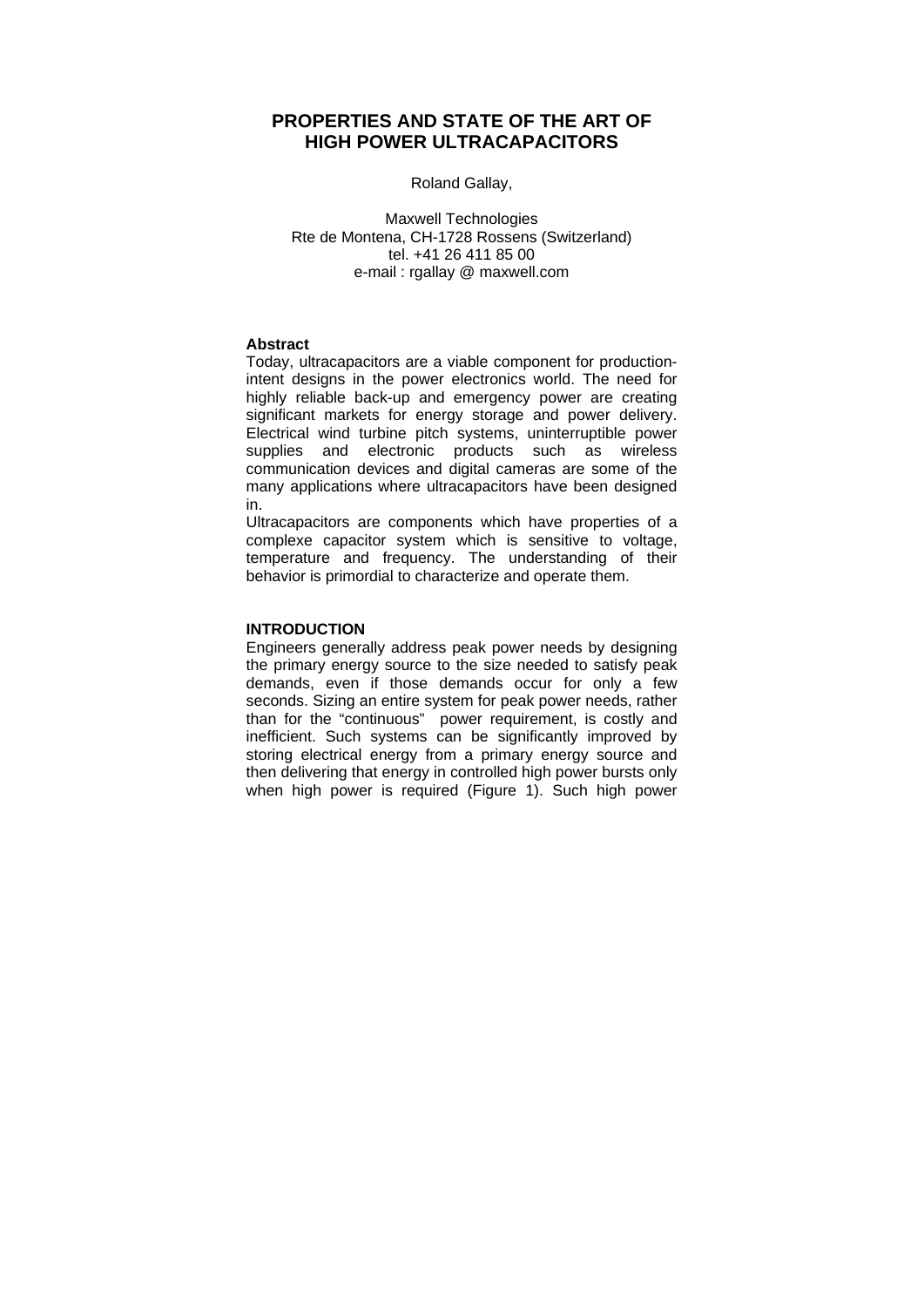delivery provides electrical systems with dynamic power range to meet peak power demands for periods of time ranging from fractions of a second to several minutes.

With no moving parts, ultracapacitors provide a simple, solid state, highly reliable solution to buffer short term mismatches between power available and power required. This enables new functionality, reduces system size and cost and improves performance and reliability. Although batteries currently are the most widely used component for both primary energy sourcing and energy storage/peak power delivery, ultracapacitors increasingly are being used for energy storage and peak power delivery. The deficiencies of battery storage systems are multiple and they create many design challenges for engineers. Batteries have a poor low temperature performance, a very limited lifetime which results in repeated replacement throughout the life of the system, questionable reliability where safety demands are critical, and they are not designed to satisfy the most important requirements of power sources: to provide bursts of power over many hundreds of thousands of cycles [1].



*Figure 1: Peak power application model* 

When appropriately designed with a system approach, they offer excellent performance, wide temperature range, long life,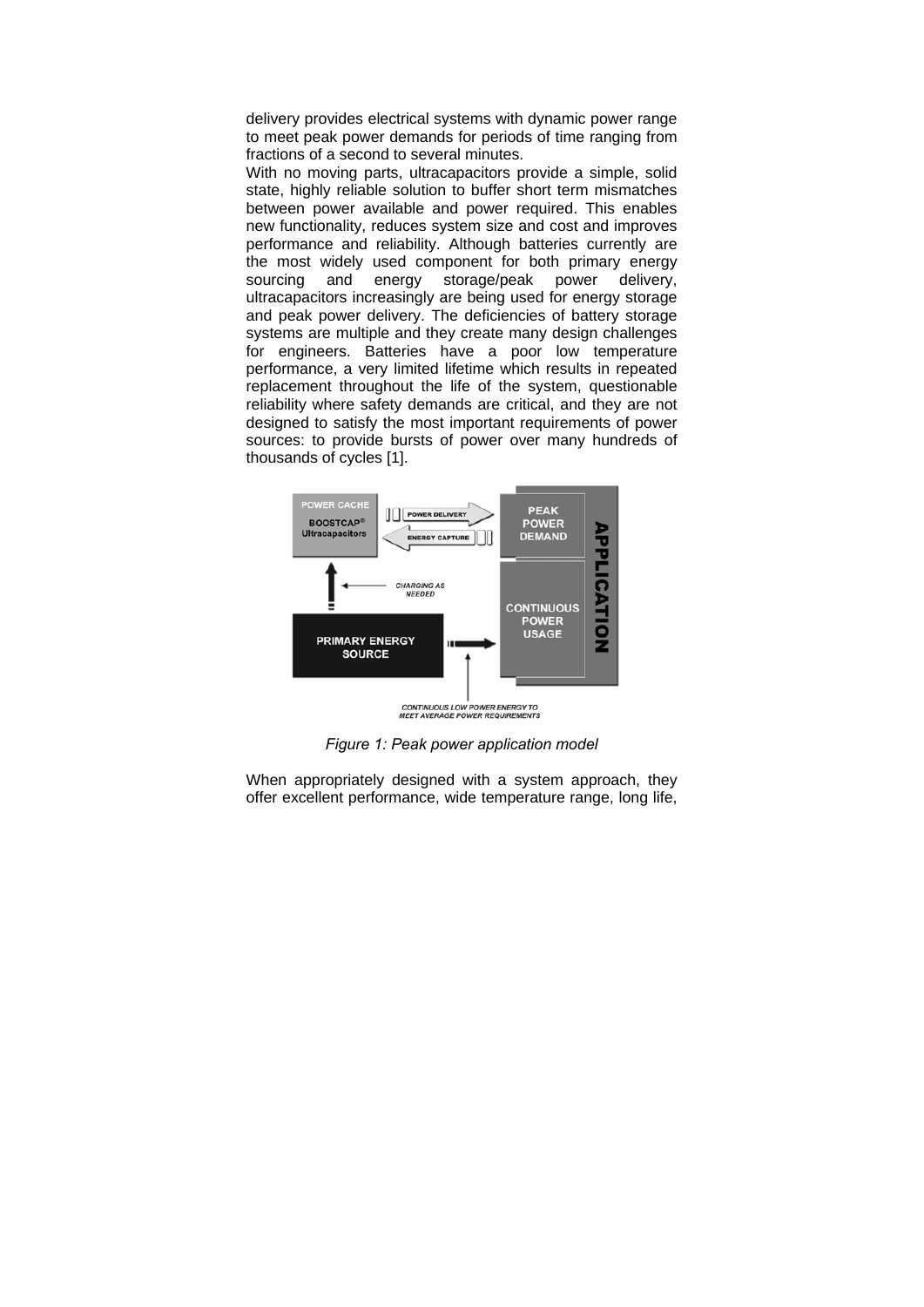and flexible management. To facilitate adoption of ultracapacitors for applications which require integrated packs consisting of multiple ultracapacitor cells, Maxwell provides fully integrated power packs that satisfy the energy storage and power delivery demands of large systems.

Any application that requires the storage of electrical energy and the discharge of peak power is a potential market for ultracapacitors. Our large cell ultracapacitors have been designed into industrial applications such as uninterruptible back up power systems, pitch systems of wind turbines and transportation applications such as hybrid buses and trucks, electrical rail systems and capacitive starting systems for diesel engines. Our small cell ultracapacitors have been designed into consumer electronics such as remote transmitting devices, digital cameras, bar code scanners, computer memory boards and transportation applications such as electrical rail alarm systems and electric actuators, or latches, for aircraft and automobile doors. Many of the end products into which our ultracapacitors have been designed for now are ramping into commercial production.

#### **ULTRACAPACITOR PROPERTIES**

The ultracapacitor measurement methodology is an open topic. Recently an addition to standard IEC 62391 has been submitted to the IEC organization to propose measurement methods for characterizing ultracapacitors. The basic difficulties are related to the capacitance and series resistance change with the applied voltage, the frequency or the temperature.

A lot of publications are dealing with supercap modelization. Most of them mixe the well-known de Levie transmission-line model [2] with a voltage dependant parallel-RC model, first described by Zubieta [3]. Similar models have been used by Dougal [4] and Belhachemi [5].

A recent paper [6] has shown that the capacitance is mainly driven by the space charge within the electronic conductor. The capacitance is indeed composed of a series connection,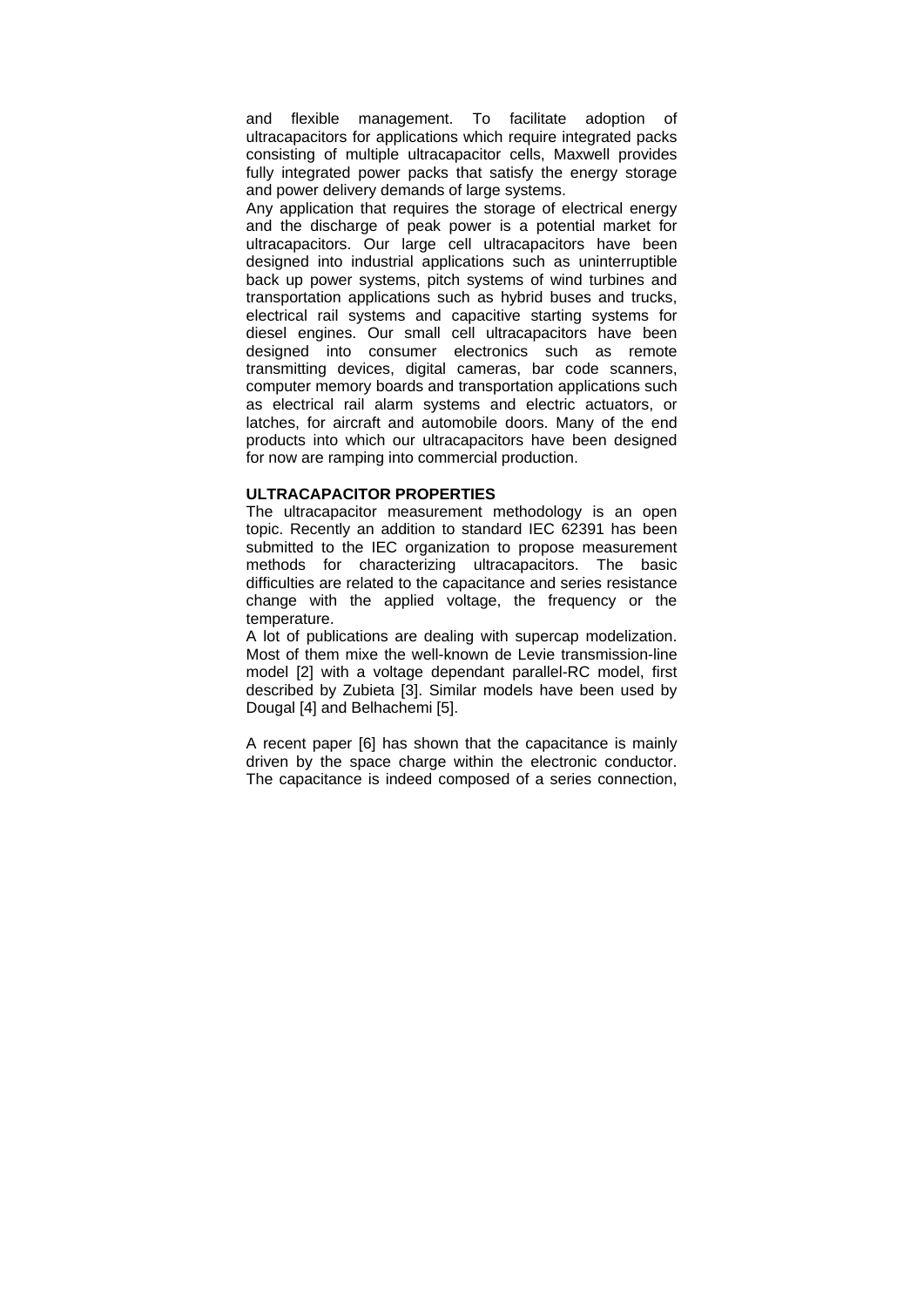one due to the space charge layer inside the conductor and the second to the Helmoltz layer in the electrolyte.

The capacitance is basically defined by the relation:

$$
C_u = \frac{Q(U_c)}{U_c},\tag{1}
$$

where  $Q(U_c)$  is the accumulated charge on the electrode at the voltage  $U_c$ , which in our case varies with the voltage applied at the capacitor terminals.



*Figure 2: 10 A charging curve for the BOOSTCAP® type BCAP0350 with a nominal capacitance of 350F and a series resistance of 2.4 mΩ, measured after 120'000 cycles.*

#### **1. Voltage dependence**

The capacitance can be described as the sum of a constant and a voltage dependent term,

$$
C_u = C_o + K \cdot U_c, \qquad (2)
$$

where  $C_0$  is the capacitance at 0 V. The current in the dc-limit is given by the classical relation

$$
i = \frac{dQ}{dt}
$$
 (3)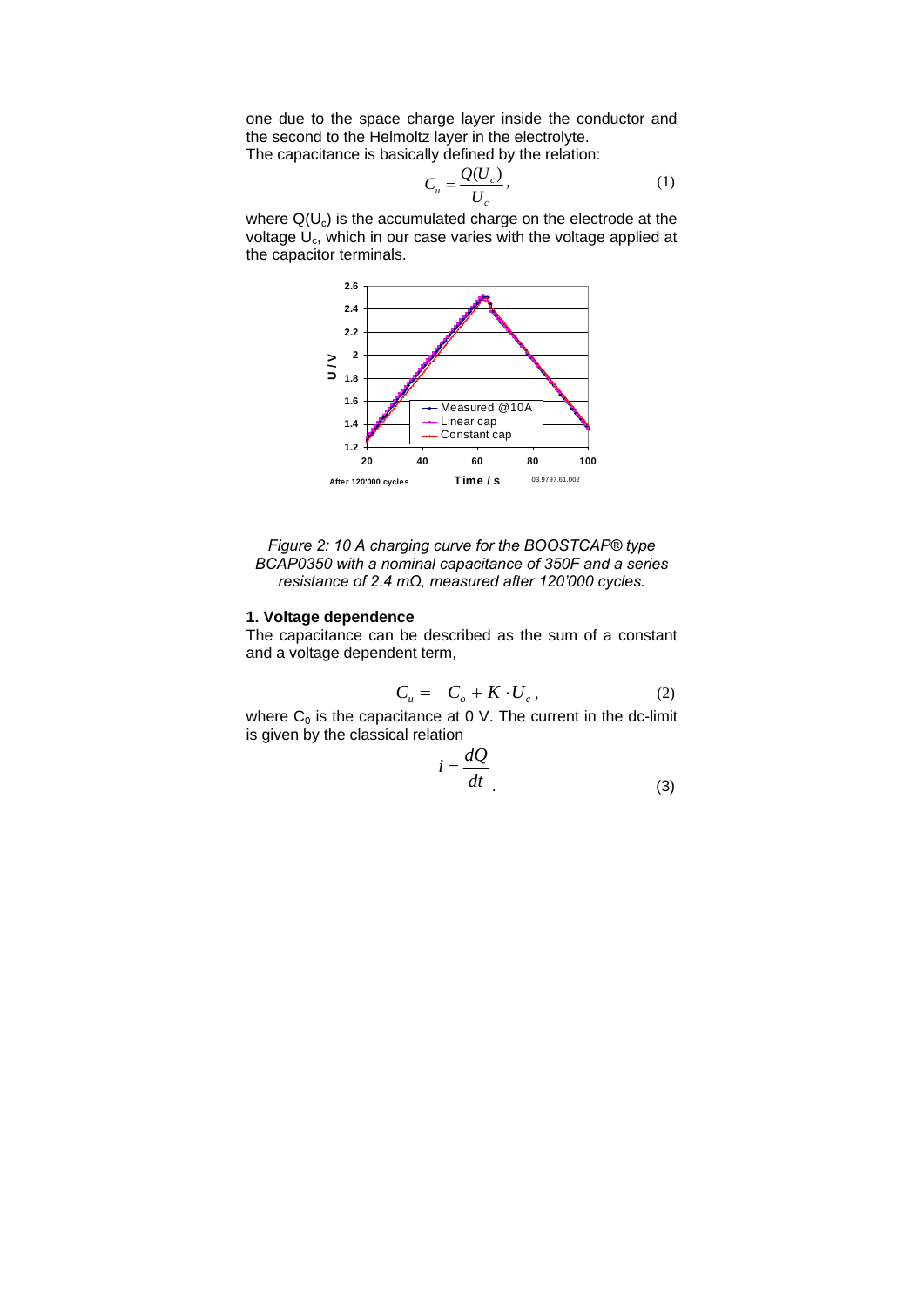Taking into account the time dependency of the capacitance, it becomes

$$
i(t) = (C_o + 2 \cdot K \cdot |U_c|) \frac{dU_c}{dt}
$$
\n(4)

The differential capacitance value,  $C_{i\omega}$ , which is the capacitance found with a small ripple for a given bias voltage, is given by,

$$
C_{iu} = C_o + 2 \cdot K \cdot |U_c| \qquad (5)
$$

and the nominal capacitance,  $C_n$ , is defined as the mean  $C_{i\mu}$ value between the nominal voltage  $U_n$  and half of its value  $U_n/2$ :

$$
C_n = C_o + \frac{3}{2} \cdot K \cdot |U_n| \tag{6}
$$

This relation states, that for a given voltage variation, higher currents are available in the higher voltage range.

#### **2. Frequency dependence**

The capacitance and the series resistance have values which are not constant over the frequency spectrum. The performance may be determined with an Impedance Spectrum analyser [7].

Basically the available capacitance is maximum at low frequency. This may be explained with the loger time available for the ions in the electrolyte to reach the surface which is located deep in the carbon pores. At higher frequency, only the superficial carbon surface is accessible for the ions. The capacitance is consequently much smaller.

The series resistance is composed of an electronic and a ionic part. The electronic contribution comes from the ohmic resistance in the conductor and in the carbon particles. The ionic contribution comes from the ions mobility in the electrolyte.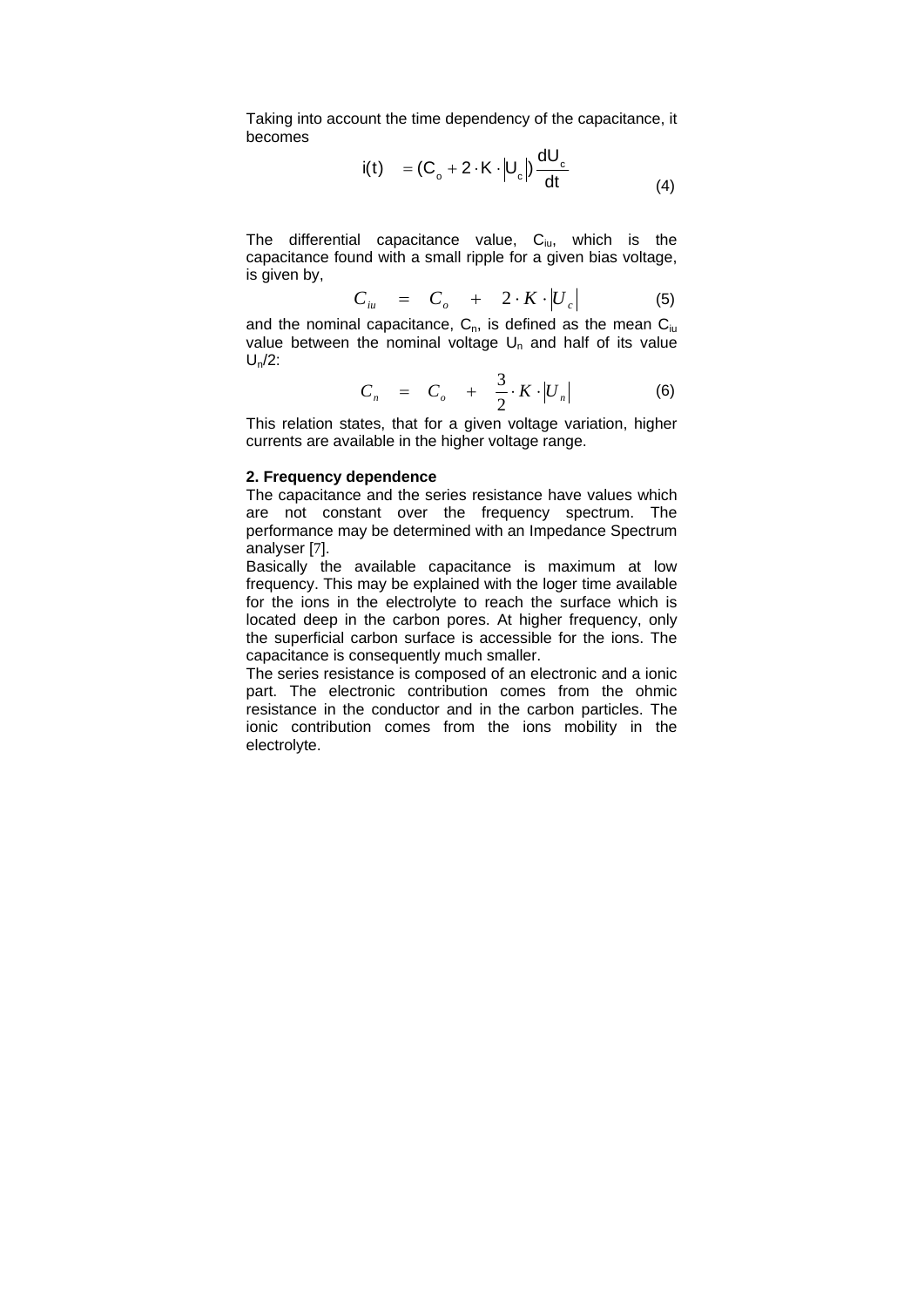

*Figure 3: Capacitance frequency spectrum of a BCAP0350* 



*Figure 4: Series resistance frequency spectrum of a BCAP0350*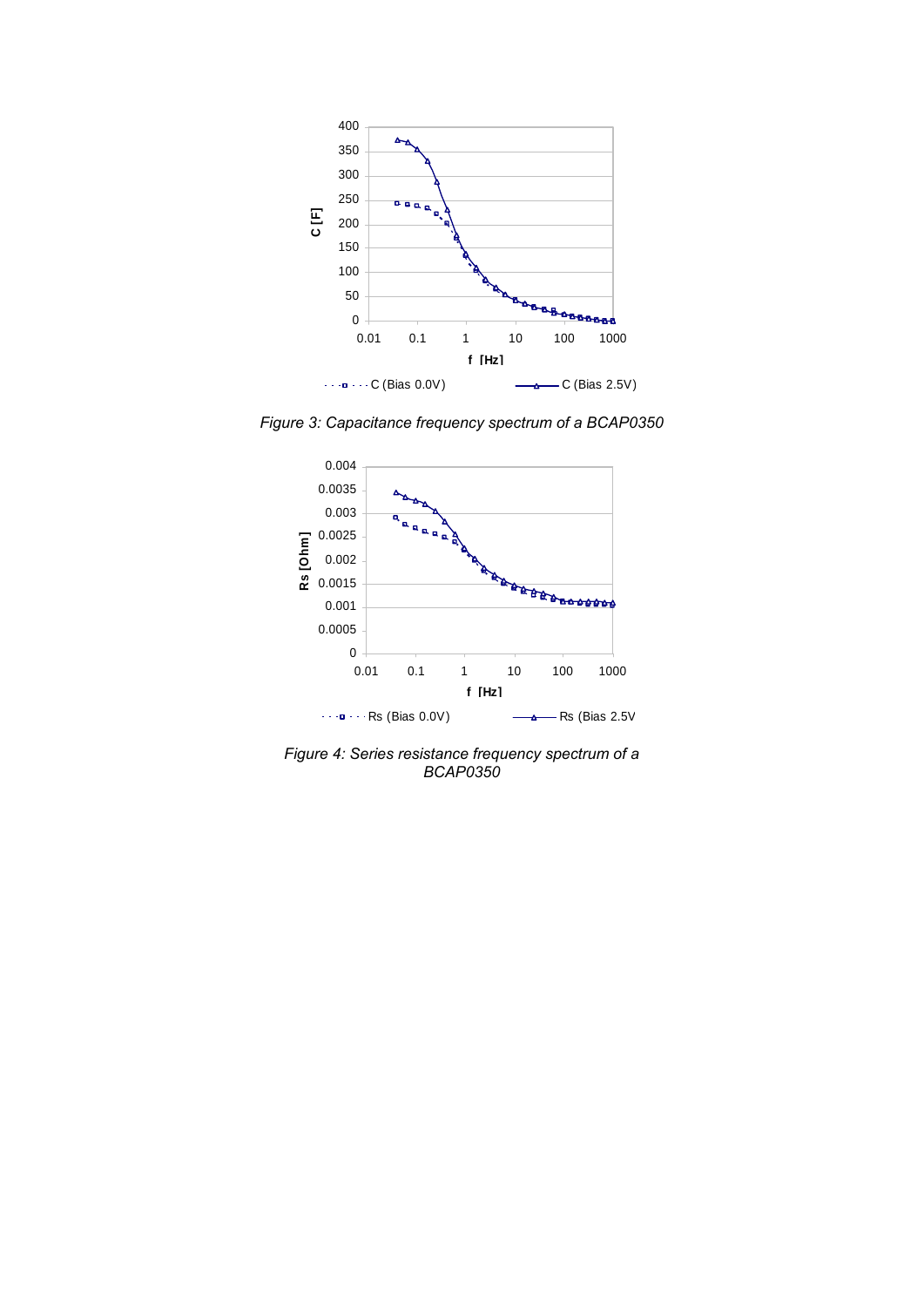## **3. Temperature dependence**

Increasing the temperature will have the main effect to reduce the electrolyte viscosity and improve the accessibility of the surface for the ions. They will be able to reach deeper surface in a shorter time. Consequently the series resistance will be reduced and the capacitance will increase with the temperature. Several groups are working on the modelization of the temperature dependance of the supercapacitors and are giving parameters to fit their behavior [8, 9].

# **4. Efficiency of ultracapacitor**

Recently Maxwell developed a new high performance 350 farad ultracapacitor with the size of a battery D cell. This cell combines high performance but low cost materials and a three piece assembly resulting in the lowest possible production costs. Thanks to the outstanding performance as well as the low cost design this cell is ideally suited for application such as automotive multiple zone electrical distribution systems, wind turbine pitch systems, medical systems and many high volume consumer applications.



*Figure 5: BCAP0350* 

The BCAP0350 ultracapacitor efficiency is determined not by internal resistance alone but by how well its time constant matches the expected pulse duration of the application.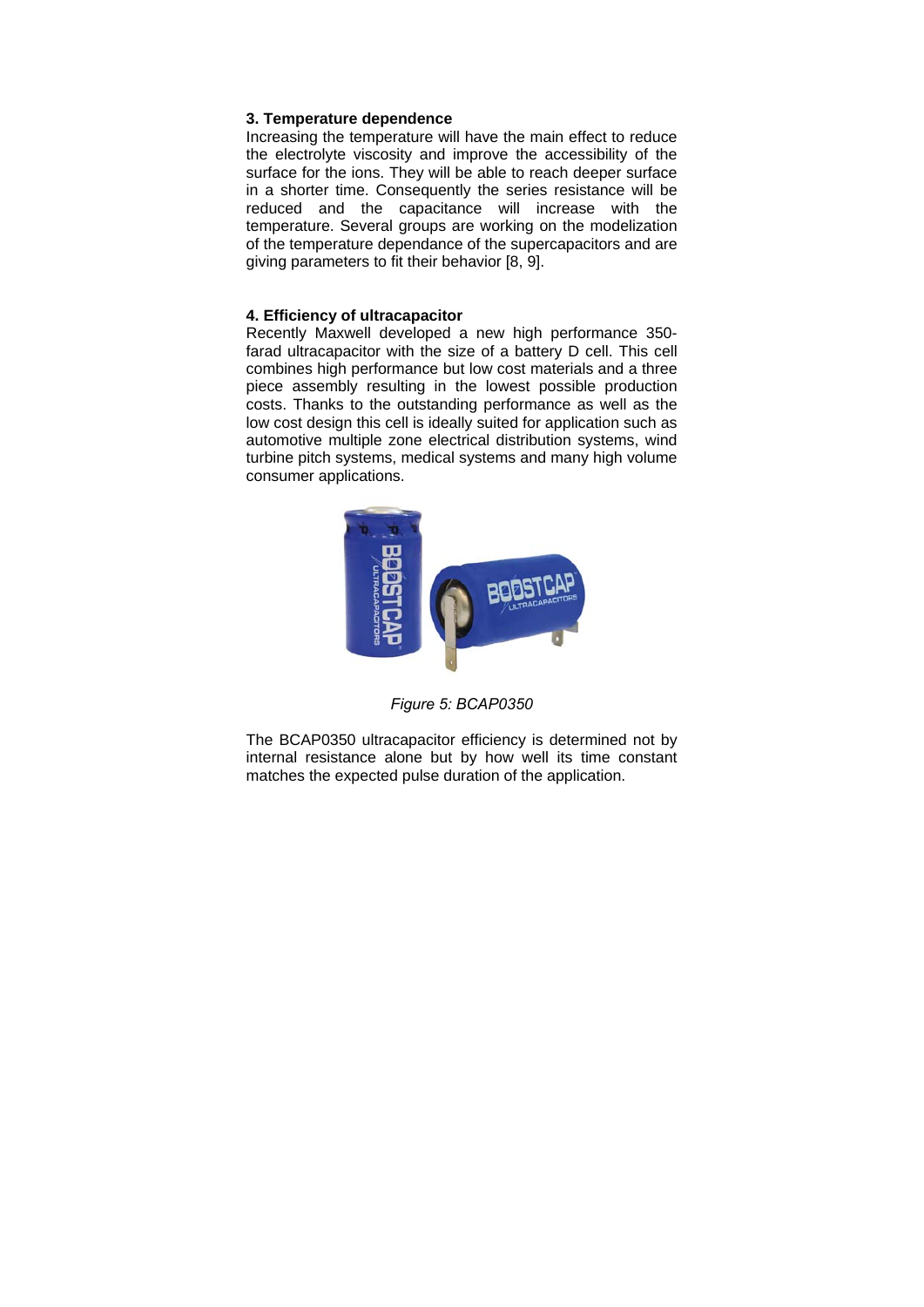$$
\eta \sim = 1 - 2(\tau/T) \tag{7}
$$

where,  $R_s$  = ultracapacitor internal resistance,  $\tau = R_sC$ , and T = constant current charge or discharge duration.

The ultracapacitor time constant and "time" rating are determined using (2) and available specification data.

$$
I/C = Vr/T
$$
 (8)

where, T= the constant current discharge time to fully deplete the ultracapacitor's stored energy and  $Vr =$  the ultracapacitor's rated voltage. Representative ultracapacitor specifications are listed in Table 1. Internal resistance used is a typical dc value since discharge pulse durations will be >1s to accommodate the load.

|                                       | Vr | $\mathsf{Im} \mathsf{H}$ |                  |  | $W_{\rm e}$   |       |             |
|---------------------------------------|----|--------------------------|------------------|--|---------------|-------|-------------|
|                                       |    |                          | [g] [A]  [F]  [m |  | [J]           | l [s] | $\vert$ [s] |
| BCAP0350   2.5   57   100   350   2.6 |    |                          |                  |  | 1094 0.91 8.8 |       |             |

Table 1: BCAP0350 preliminary specification data (Maxwell Technologies, Inc.)

The discharge efficiency of the BCAP0350 is shown in Figure 3 with pulse time, T, as a variable.



*Figure 6: BCAP0350 discharge efficiency*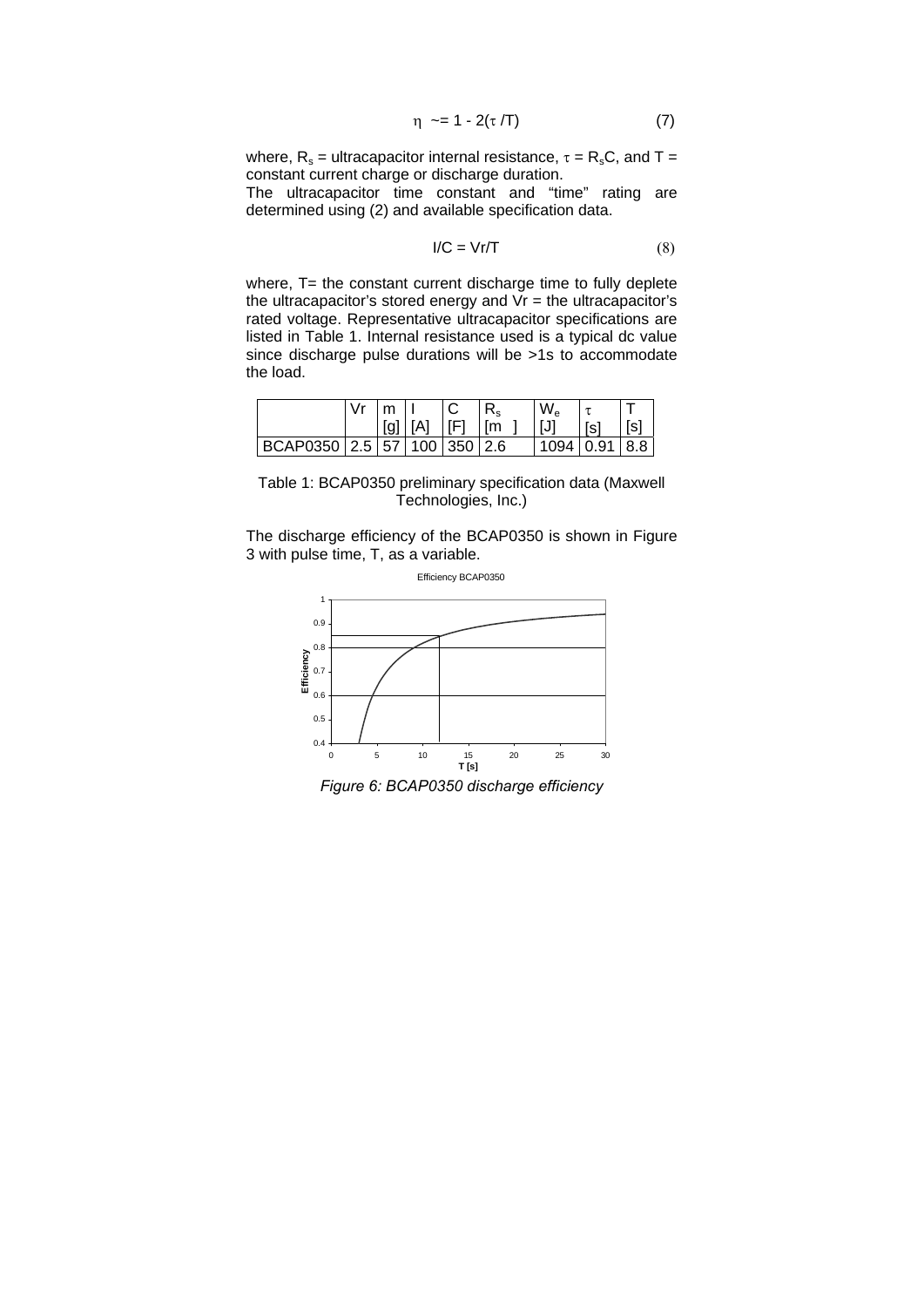To hold >85% discharge efficiency  $\eta_d$  the discharge pulse durations must be restricted to  $T<sub>d</sub> = 11.5$  s. Rearranging (2) and solving for current results in discharge currents of < 76 A for the cell. Discharging with these currents, for the stated discharge pulse time, results in a 100% depletion of the capacitor energy. It is common practice to extract 75% of the total capacitor energy, in which case the current magnitudes stated are proper for the "time" rating of the ultracapacitor. In this case, and using the data available from Table 1 the results in available output power are:

$$
P_0 = (W_e^* \eta_d) / T_d \tag{9}
$$

According to (3) the BCAP0350 is capable of sustaining a load of 80 W for 8 s while maintaining a discharge efficiency of greater than 85%.

## **APPLICATIONS**

Short power failures, spikes or strong fluctuations in line voltage can seriously disturb complex and highly automated assembly lines and cause major damage. Here uninterruptible power supplies (UPS) are used to improve power quality and guarantee the reliability of power backups. In the future it will become even more important to secure critical loads, as the stability of power networks cannot always be guaranteed. It is impossible to exclude failures caused by short circuits, lightning strikes or storms, or by large loads being switched in and out. Powerful and quick-reacting UPS systems can prevent major damage in such cases.

## **1. UPS systems**

The safest and most advanced solution is the online UPS, which completely decouples the line from the load. Sensitive and highly critical loads such as complex and sensitive manufacturing systems are secured exclusively by such online UPS systems.

During voltage sags or complete interruptions of the power supply, the energy has to be delivered by local energy storage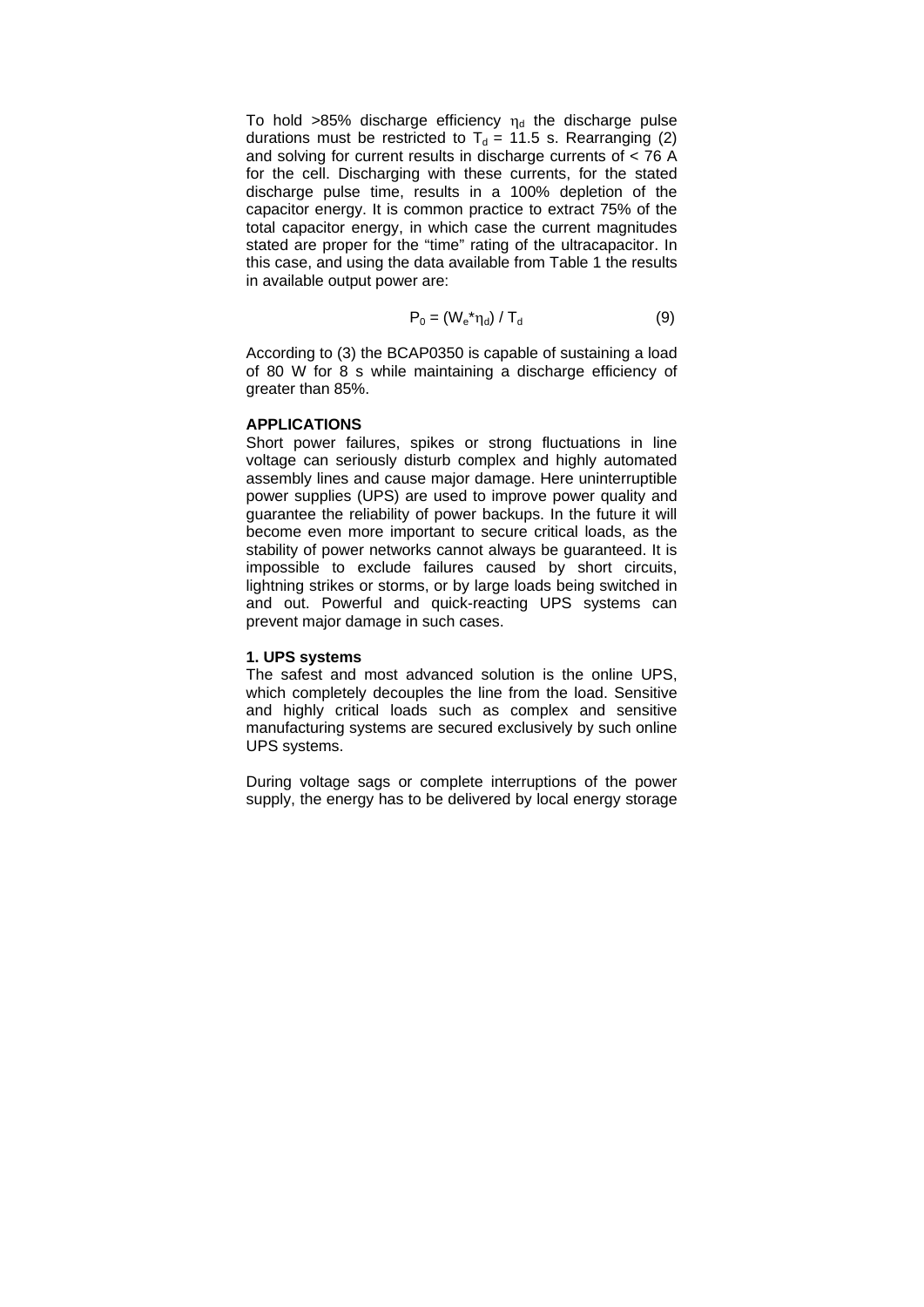devices. Lead-acid batteries, the conventional energy storage choice for UPS, can not be designed to bridge interruptions that last for seconds vs. many minutes. It is important to note that over 98% of power outages in the low voltage area last less than 10 s. Thus, in contrast to batteries, ultracapacitors are ideally suited to fulfil UPS requirements [3]. The strength of ultracapacitors lies in their ability to release energy with no delay for periods from a fraction of a second up to 30 seconds. With their guaranteed low residual current, long operating life, no maintenance or costly test runs, the ability of full discharge and the short recharging times for frequent power failures, ultracapacitors are an outstanding storage device as the key function in storing energy in high reliability systems.

#### **2. Short term energy storage sytem**

Maxwell recently developed a high reliability short-term Solid State Energy Storage (SSES) module used to provide 48 VDC bridge power. The SSES provides primary 48 VDC power during the start-up or transfer to generators, micro-turbines, fuel cells or other alternative primary or back-up energy sources. The SSES module incorporates a DC-to-DC boost converter that will reduce the slope of the ultracapacitor discharge to mimic a typical lead acid battery slope. When the primary 48 VDC source fails, the SSES module will begin to deliver power to the load until an alternative source or primary source returns. The discharge of the SSES module will begin just below the float level voltage and will continue to a low voltage shut-off. Optimum bridge time for the module is between seconds to minutes and is rated in watt minutes

The SSES modules incorporate long life, high reliability ultracapacitors that require no periodic maintenance and have an expected life of 10 years. The module incorporates a charging circuit that can rapidly recharge using excess energy from a 48-volt DC bus to charge up a bank of integrated energy storage ultracapacitors. The module can support in excess of 100,000 cycles regardless of depth of discharge. Designed as a rack mount device to fit the majority of telecommunication and data racks, it can be either flush or center mounted in a 19" or 23" racks.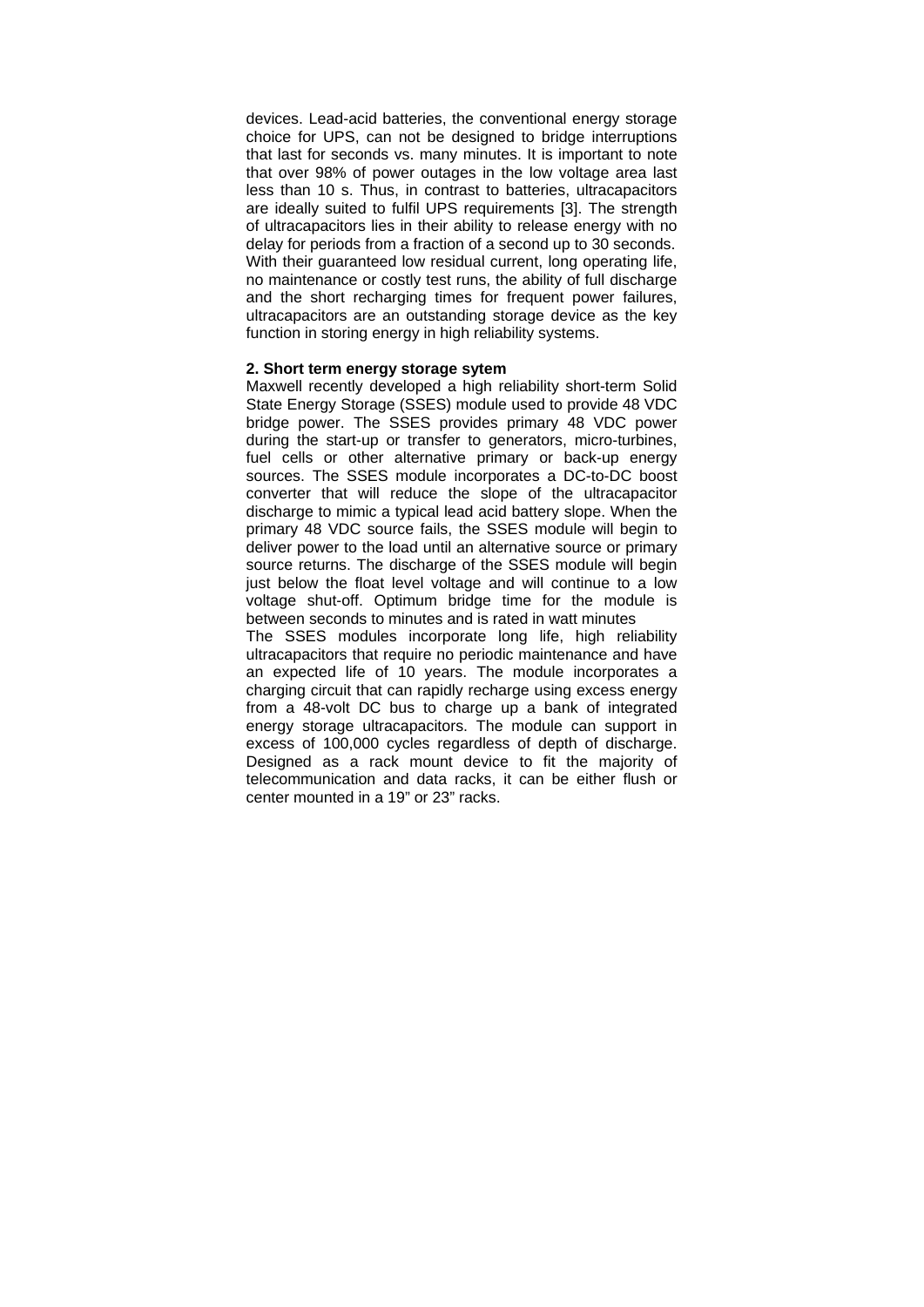#### **3 Backup power**

Ultracapacitors are perfectly suited for temporary backup power in electronic devices. Before ultracapacitor technology, batteries were the only source of backup power for functions such as computer BIOS settings, telephone and camera configuration settings, and secondary short-term emergency power when a primary power source is insufficient. However, because of their large capacity, ultracapacitors have become an alternative to batteries in applications where the ultracapacitor is charged from the primary power supply but functions as a backup power source when the primary source fails.



*Figure 7: Backup examples using ultracapacitors: Memory boards, personnel transponders* 

# **4 Peak power**

Ultracapacitors are ideal in supplying peak power in electronic devices. In these applications, ultracapacitors are used in tandem with batteries for systems that require both constant low power discharges for continual function and a pulse of power for peak loads. In fact, ultracapacitors have been used in a variety of applications, ranging from portable scanners for factory bar-code reading and automated meter reading (AMR) systems to digital cameras.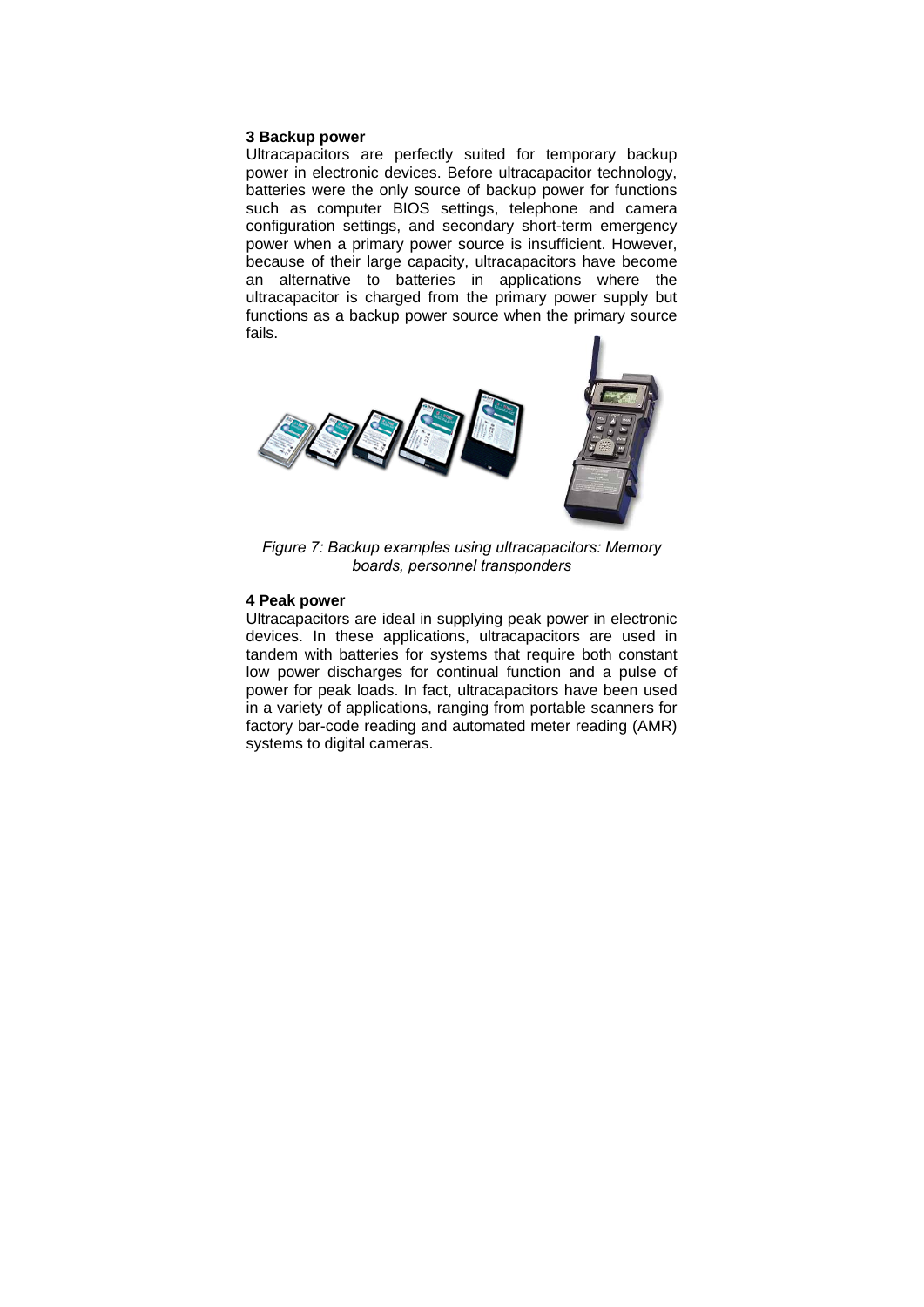

*Figure 8: Peak power examples using ultracapacitors: Digital camera, AMR* 

Typically small sized ultracapacitors are used in AMR systems that are linked through a two-way communication architecture. Ultracapacitors provide many benefits over traditional energy storage components. By using ultracapacitors instead of Lithium Ion or Lead Acid batteries, the life expectancy of the power supply in AMR's is extended to over ten years – representing a one hundred to three hundred percent improvement over lead acid batteries. The PC10s in each unit (Figure 9) are also lighter and smaller, and facilitate a simpler design-in process due to the components' configuration, which allows them to be mounted flat on the board. Ultracapacitors are slightly more expensive in initial cost, but because the life of ultracapacitors is much longer, an overall cost savings of over two hundred dollars per unit is realized.

Similarly, in a digital camera application representative of a typical ultracapacitor-enhanced design, one PC10 ultracapacitor works with a battery to provide overall system power management. The ultracapacitor drives the initial power-up of the camera, and drives functions involved in composing photographs, such as microprocessor, zoom, and flash. The major high power peak demand was observed during the microprocessor activity, i.e. writing to the disk and the LCD operation. Here ultracapacitors in conjunction with basic inexpensive alkaline batteries achieve the same life cycle as expensive new high power batteries. By using the capacitor in parallel with the alkaline batteries, the overall system impedance will drop therefore allowing the battery to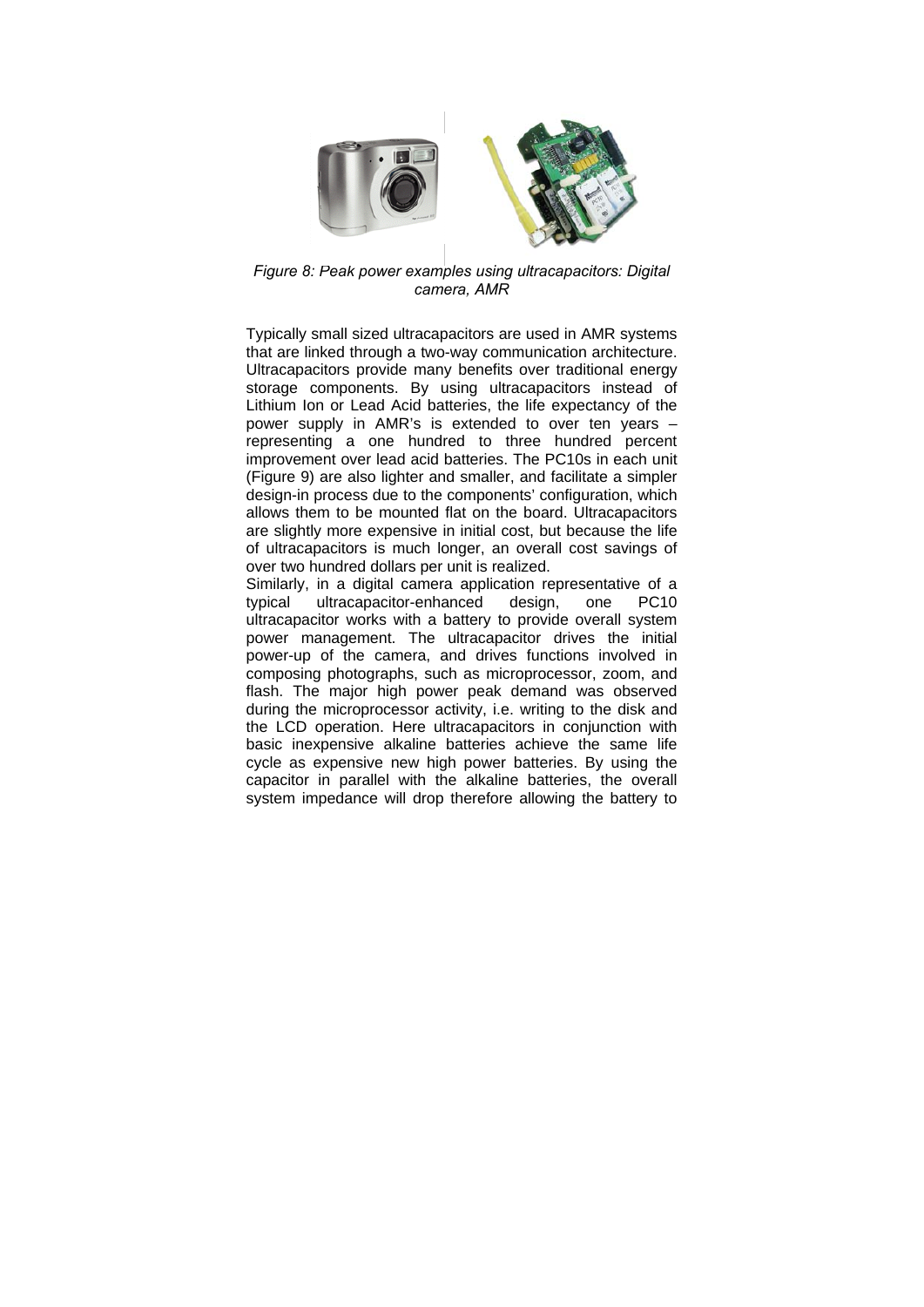act as a pure energy source. Thus replaceable, low-cost offthe-shelf alkaline batteries can be employed, making the camera smaller, lighter, and truly portable.

Other current and potential portable ultracapacitor applications include two-way pagers, GSM-protocol cell phones, hand-held GPS systems, PDA's, and power tools, just to name a few. And as the demand for smaller portable devices increases, the flexibility, durability, and power of the ultracapacitor will help designers enhance product functionality while simultaneously decreasing size, proving the old adage that the best things come in small packages.

## **5 Wind turbine pitch systems**

Advanced wind turbines consist of three-bladed variable speed turbines. The rotor blades are adjusted and controlled via three independent electro-mechanical propulsion units, the pitch systems. On a pitch controlled wind turbine the rotor blades are slightly turned out of the wind when the power output becomes too high. Conversely, the blades are turned back into the wind whenever the wind drops again. Thus aerodynamic efficiency and reduced loads on the drive train is assured, providing reduced maintenance and longer turbine life. To enhance the level of safety the newest wind turbine technology uses the wind not only to produce energy but also for its own safety. The converters feature aerodynamic braking by individual pitch control. The rotor attains the full braking effect with a 90 degree off position of all blades. Even if a blade pitch unit fails, the braking process is finished off safely by the other two rotor blades. To enhance the level of safety each of the autonomous pitch systems is equipped with an emergency power pack to immediately ensure the reliable functioning of the pitch system, for example in the event of a total power failure or for maintenance purposes. Due to their high reliability, efficiency and operating lifetime, ultracapacitors have been designed into pitch systems of many wind turbine manufacturers and pitch system designers.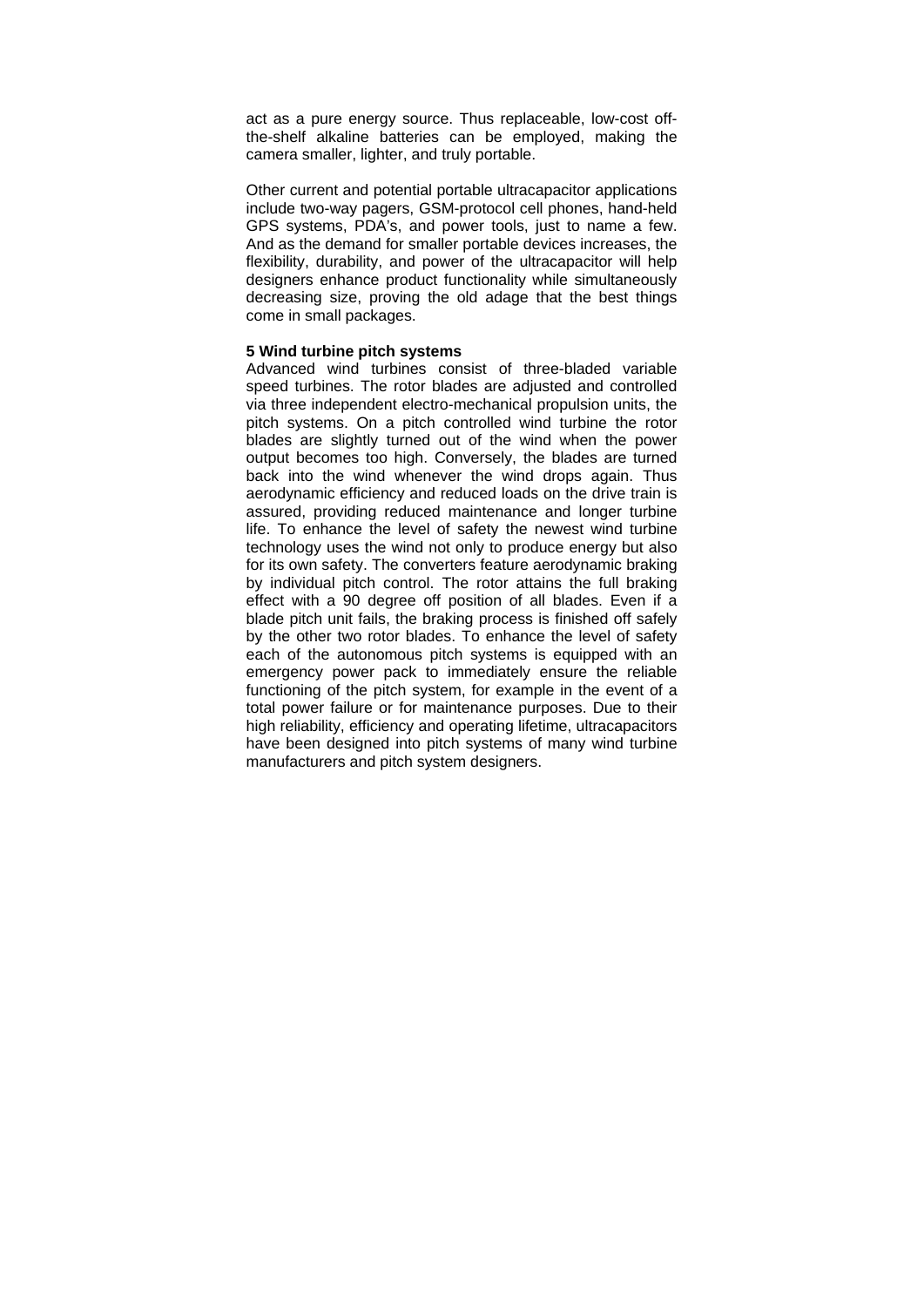Pitch systems are located in the rotating rotor hub of the wind turbine (Figure 9). The power supply and control signals for the pitch systems are transferred by a slip ring from the non rotating part of the nacelle. The slip ring first is connected to a unit which includes clamps for distributing power and control signals to the three individual blade drive units. Each of them consists of a switched mode power supply, a field bus, the motor converter, an emergency system, and the ultracapacitor bank. When the power supply is switched on, the ultracapacitor module is charged to its nominal voltage. Typical charging time is approximately 1 minute. The capacitor module has an energy content high enough to run the system for more than 30 seconds with nominal power. The ultracapacitor module is directly connected to the DC link of the motor converter.

Manufacturers continue to reach for the stars as installations grow ever larger. Megawatt class turbines dominate much of the actual world market, pushing the development of multimegawatt turbines, as the offshore market may demand such installations. The largest turbines are able to produce power up to 5 MW with a rotor diameter of up to 110 m. To ensure the functioning of the fast blade pitch system even for such large installations, bigger emergency power packs have to be integrated. Maxwell's integrated packs assembled with large ultracapacitors and rated at 300 VDC are perfectly suited to fulfil the requirements of MW size turbines.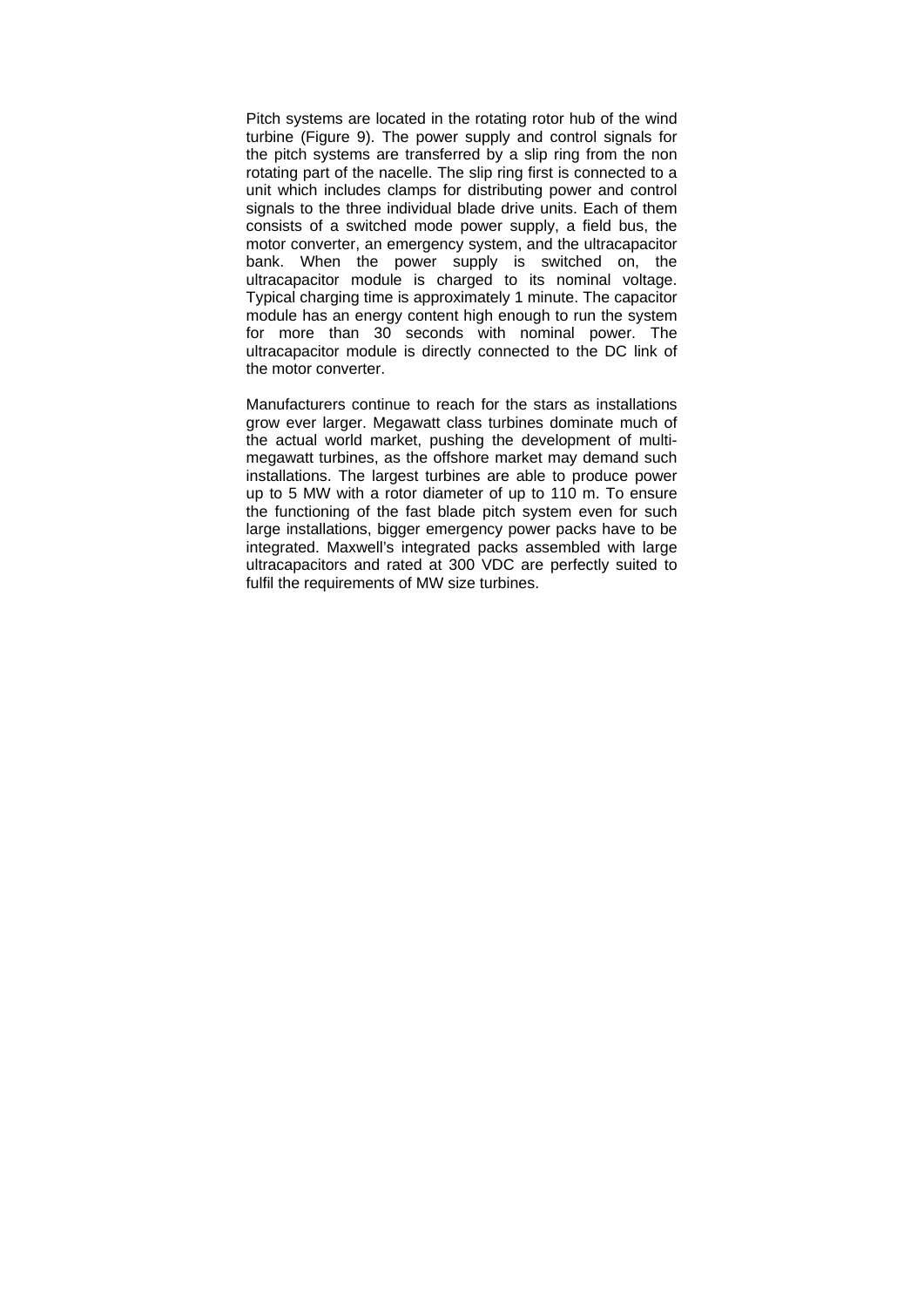

*Figure 9: Rotor hub with independent electro-mechanical pitch propulsion units and emergency power pack containing 34 large cells rated at 2'700 F, a nominal capacitance of 78 F and a nominal voltage of 76 VDC* 

# **CONCLUSION**

Maxwell is a global leader in commercializing ultracapacitor technology. BOOSTCAP® ultracapacitors are ideally suited for applications that require highly efficient energy storage and repeated bursts of electrical power lasting from fractions of a second up to several minutes. Today Maxwell's ultracapacitors are commerically available, cost effective, and highly reliable for electronic systems.